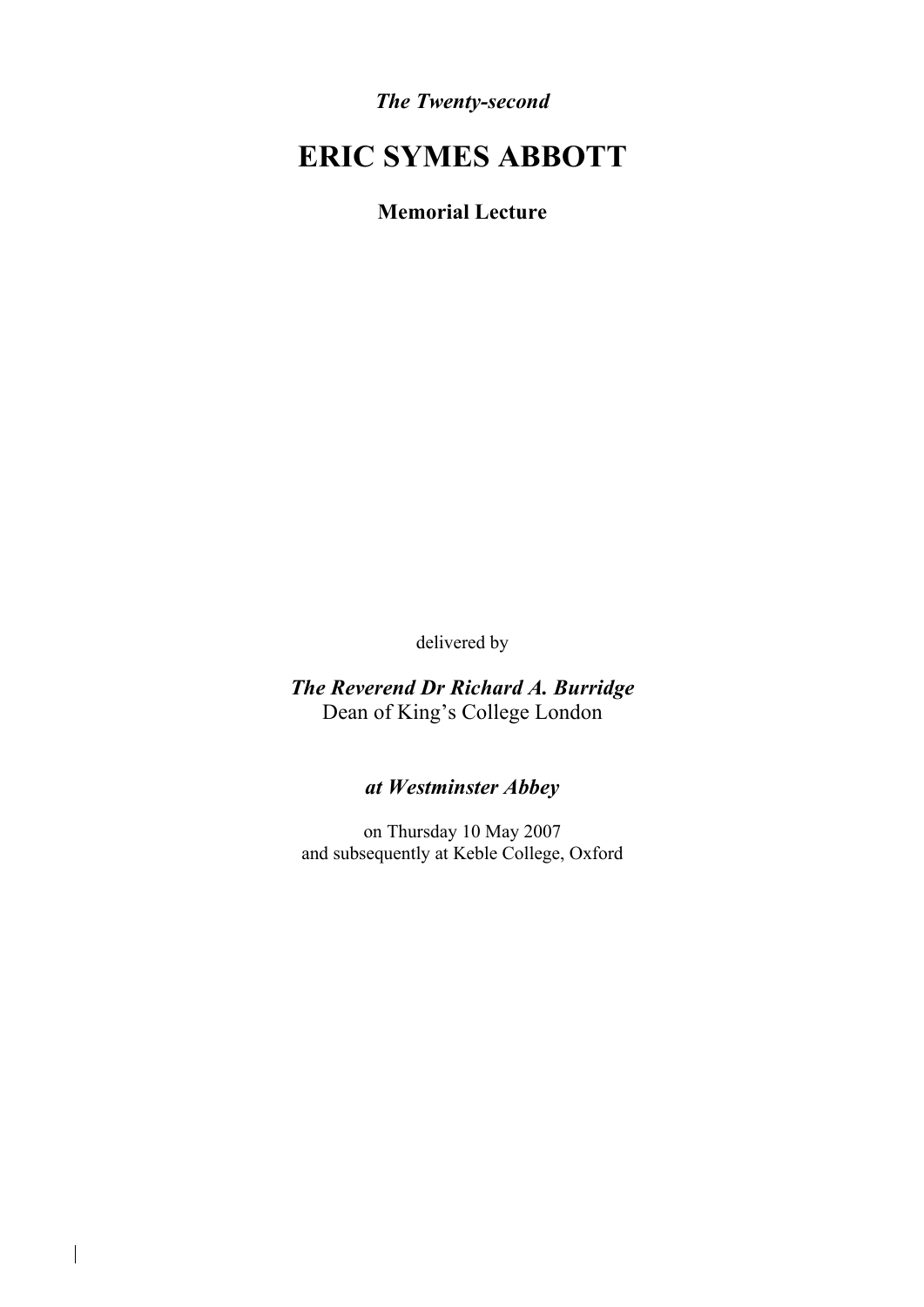*The Eric Symes Abbott Memorial Fund was endowed by friends of Eric Abbott to provide for an annual lecture or course of lectures on spirituality. The venue for the lecture will vary between London and Oxford.*

*The members of the Committee are: the Dean of King's College London (Chairman); the Dean of Westminster; the Warden of Keble College, Oxford; the Reverend John Robson; and the Reverend Canon Eric James.*

#### **© 2007 Revd Dr Richard A. Burridge**

Published by The Dean's Office, King's College London WC2R 2LS

Tel: 020 7848 2333 Fax: 020 7848 2344 Email: dean@kcl.ac.uk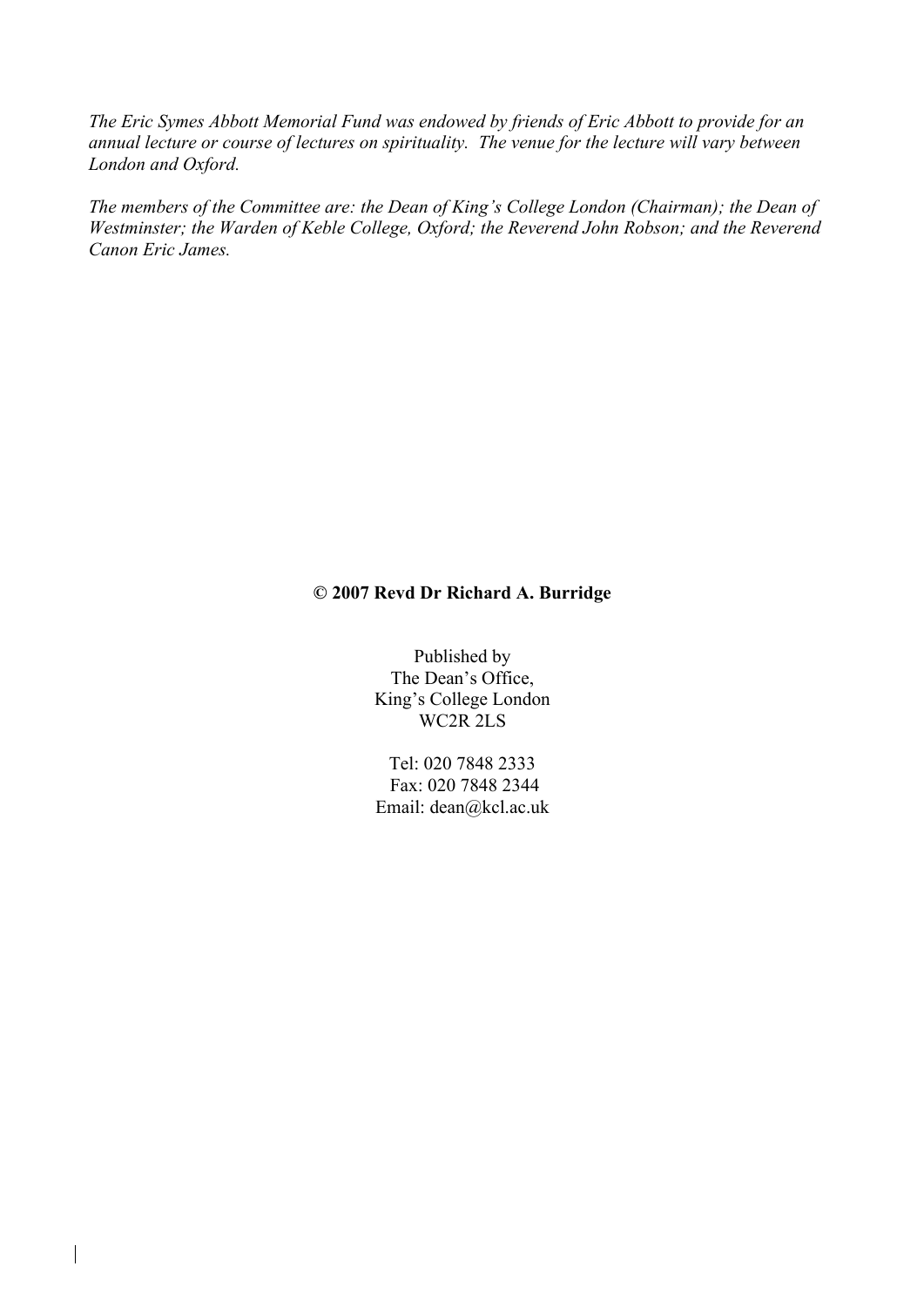## *BEING BIBLICAL? Slavery, Sexuality, and the Inclusive Community*

Although I never had the privilege of knowing personally my great predecessor, Eric Abbott, I have come to know him through being Dean of King's College London, and through these annual lectures. He was the great post-war Dean, who opened up ordination training to wider groups, started evening classes, educated women for ministry – one of whom has been regular attendee of these lectures throughout my time as Dean. In previous lectures, we have also heard about his work as a spiritual director – and of course, of his work here in Westminster Abbey. He is buried here with his epitaph, '*Friend and Counsellor of many, he loved the Church of England, striving to make this House of Kings a place of pilgrimage and prayer for all peoples*'. Despite this inclusive stress on 'all peoples', I have sometimes thought I heard the sound of spinning from his grave in some previous lectures! Last year I passed his service record of twelve years as Dean of King's– so it is perhaps appropriate to be asked by the other Trustees, including his great friends, John Robson and Eric James, to give this  $22<sup>nd</sup>$  annual lecture at this important and particular time.

Why is it an important and particular time? It is of course 200 years since the abolition of the slave trade – something which caused great consternation in the Church of England and the Anglican family in the colonies at that time. Equally today we face another period of great consternation here and in the world-wide Communion: so tonight I want to see if there is any connection between these two debates – about slavery and about sexuality – to see if one can help us with the other. It also allows me to draw upon my academic research over the last decade or more. Of course, slavery and sexuality are two huge topics, as is my own research – so I hope you will forgive a more broadbrush approach tonight.

#### *The Crisis in the Anglican Communion*

The current argument in the Anglican church over sexuality is only a recent example of debates about the use of the Bible over internal church order and polity, or in external application to war and peace, conquest and colonization. Significantly, often both or all sides of such debates claim to be 'biblical' and accuse their opponents of being hidebound by the tradition or betraying it to the spirit of the age, employing terms such as 'conservative' or 'liberal'. The claim to be 'scriptural' is linked to a desire to be holy, to preserve the community from error, heresy or sin, and so those who want to be 'biblical' can be, or appear to be, 'exclusive' in their attitude towards those with whom they disagree. Thus Anglican Mainstream's website defines it as 'a community within the Anglican Communion committed to promote, teach and maintain the Scriptural truths on which the Anglican Church was founded. . . Faithfulness to Scripture as God's Word is essential for sharing the love and purpose of God in Jesus Christ.' <sup>1</sup>

On the other hand, there is the Inclusive Church network, whose website states: 'We have a vision of a liberal, open church which is inclusive of all, regardless of race, gender or sexuality.' Yet it also goes on to claim, 'We firmly believe that this vision can and must be rooted in the scriptures.'<sup>2</sup> However, frequently, those who want to be 'inclusive' are accused of abandoning scripture to suit contemporary culture. Thus Philip Turner, former Dean of Berkeley Divinity School at Yale, criticizes recent decisions in the Episcopal Church of the USA: 'in place of the complex God revealed in Christ Jesus, a God of both judgment and mercy, a God whose law is meant to govern

 <sup>1</sup> http://www.anglican-mainstream.net/

http://www.inclusivechurch.net/inclusivebible/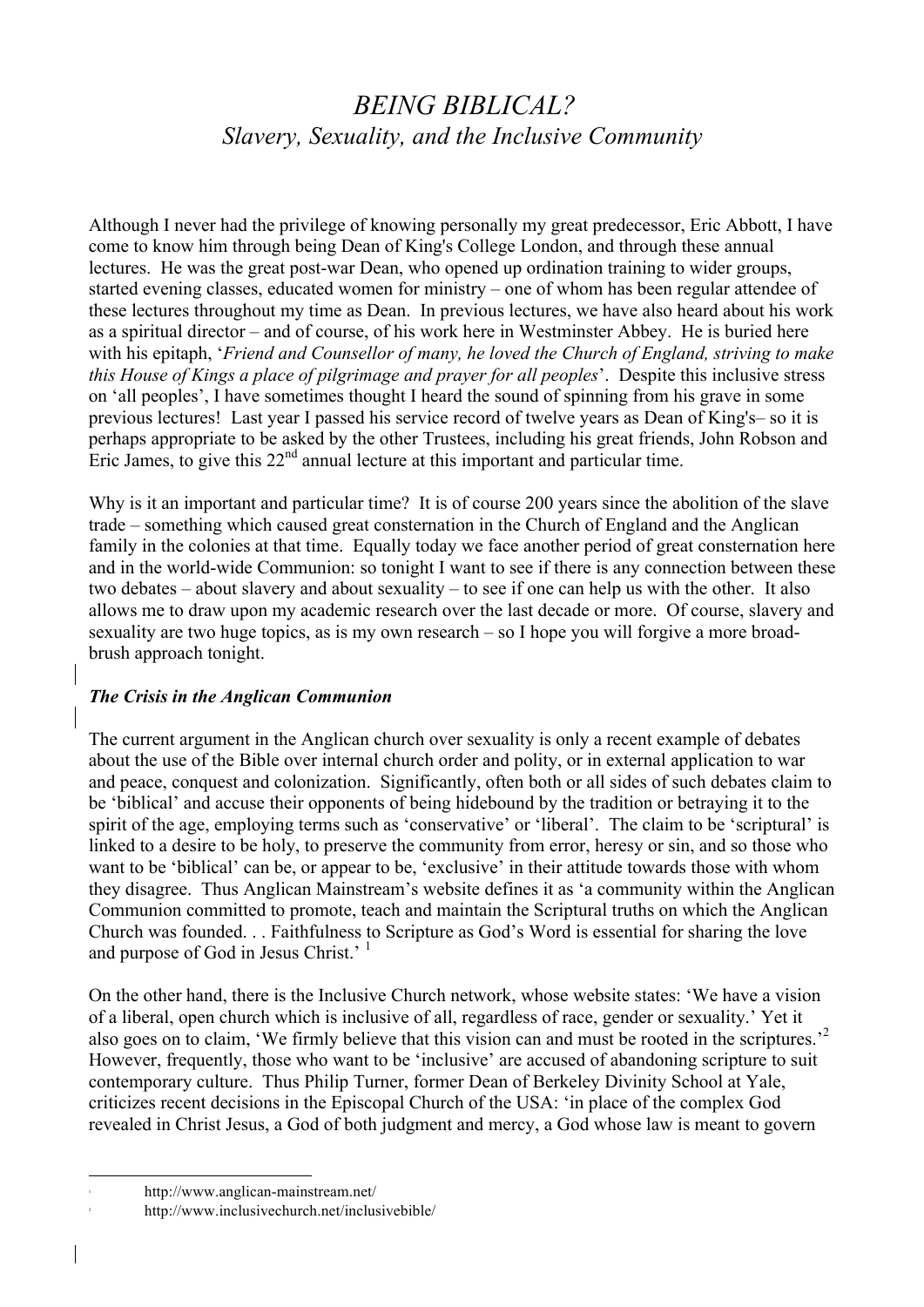human life, we now have a God who is love and inclusion without remainder. The projected God of the liberal tradition is, in the end, no more than an affirmer of preferences'.

So this debate rages between traditional groups and those who want to be inclusive. The former assume that they are 'biblical', while the latter sometimes also claim this. This is why tonight's lecture is entitled 'Being Biblical?' – with a question mark – in an attempt to answer the question. The problem with such debates is that it is often hard to hear each other. All sides have a position, with a pressure group, with websites and mailing lists, and people of similar views meet to plan strategy, motions for Synod, speakers to invite and so forth. There is little opportunity for differing views to come together – and even less for a meeting of minds in the midst of tough debate, dare one even say, in the heat of battle? Yet all of these are Christians, and we are talking about how we read the Bible, how we understand and receive God's revelation and how we try to interpret God's will for his church and the world. There has to be a better way to seek the divine intention.

#### *Slavery*

We need to step back from the current intense debate, where everybody thinks they already know what everybody else is trying to say, so that actually nobody is listening to anybody. Instead, can we look at other debates which were equally intense in the past – but which are settled now, to see if we can learn anything. This brings me back to the issue of slavery. This is the  $200<sup>th</sup>$  anniversary of the British abolition of its Atlantic slave trade, but, please note, not the abolition of slavery itself, which continued to be legal for many years both sides of the Atlantic<sup>4</sup> – and unfortunately is still very much with us even today. Today the debate of two centuries ago is often portrayed as the slavers' political and commercial power against the brave abolitionist Christians, especially the evangelicals of Clapham sect, who wanted to be biblical. Thus the Anglican Mainstream website claims that 'Those who cited the Bible to justify their views on supporting slavery based their views actually on economic theory, not on the Bible.<sup>55</sup> This impression is reinforced by the film, *Amazing Grace*, which features Ioan Gruffudd as William Wilberforce singing Newton's hymn to other MPs concerned for trade in ports like Liverpool – using the tune we know today, which was not actually set to those words for another 60 odd years over in America.

But sadly, the caricature that the slavers were just selfish capitalists and the abolitionists were the only biblical Christians around is just not true. If anything, it was the other way around. Slavery was viewed as a 'biblical' doctrine, supported by the laws of God and human law, while the abolitionists were seen as dangerous liberals, preaching sedition and revolution. This was the time of the American and French Revolutions, the Declaration of Independence and Thomas Paine's *The Rights of Man*. Even in the film, Wilberforce has to warn Thomas Clarkson about how dangerous the abolitionist cause could seem. Yet, Thomas Paine only applies the word 'slavery' to French citizens during the revolutionary period – not to Africans or the Atlantic trade. Meanwhile, Jefferson and the Founding Fathers of the Declaration of Independence may have believed 'these truths to be self-evident: that all men are created equal; that they are endowed by their Creator with certain unalienable rights; that among these are life, liberty and the pursuit of happiness' – but they were all slave-owners, who did not apply these truths to their slaves. In fact, some origins of abolition began as a tactic by the British forces in the revolutionary war of independence to get American slaves to defect. It was extremely successful with tens of thousands running away to

 <sup>3</sup> Philip Turner, 'The Episcopal Preference', *First Things* 137 (November 2003), pp. 28-33.

It is interesting how the major full discussions of the abolition of the trade all seem to ignore the question of the biblical debate; see, for example, Judith Jennings, *The Business of Abolishing the British Slave Trade 1783-1807* (London: Frank Cass, 1997); Robin Blackburn, *The Overthrow of Colonial Slavery 1776-1848* (London: Verso, 1988); C. Duncan Rice, *The Rise and Fall of Black Slavery* (London: Macmillan, 1975); Suzanne Miers, *Britain and the ending of the slave trade* (London: Longman, 1975); David Eltis and James Walvin (eds.), *The Abolition of the Atlantic Slave Trade: Origins and Effects in Europe, Africa, and the Americas* (Madison: University of Wisconsin Press, 1981). <sup>5</sup> http://www.anglican-mainstream.net/?p=1446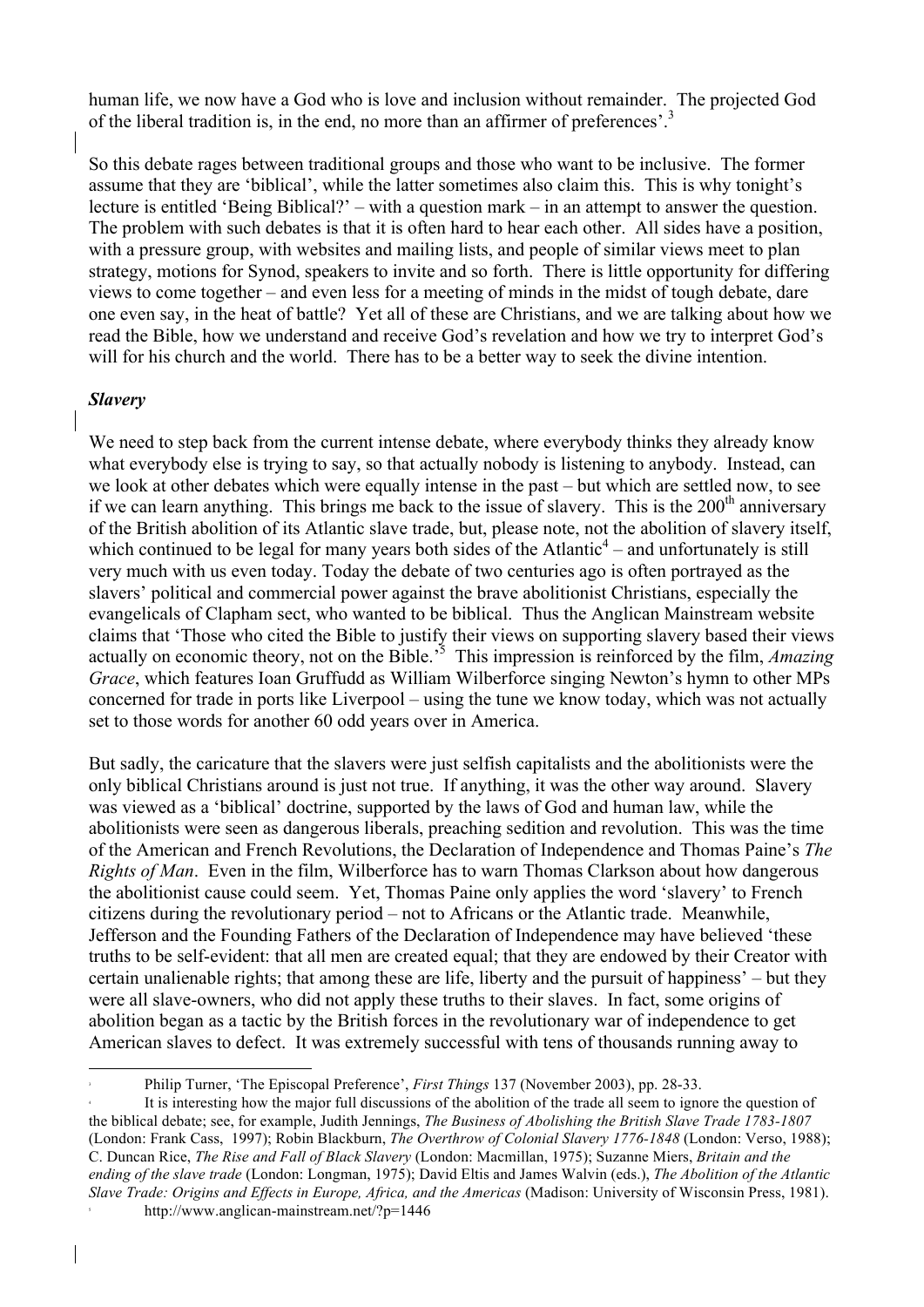British side. Clarkson's brother John, against great opposition from authorities in London, eventually led them back across the Atlantic to found Freetown and Sierra Leone.<sup>6</sup>

The 'biblical' case for slavery is clear: early in Genesis, Noah decrees that, as punishment for seeing him naked, Ham's descendants will be slaves for Shem and Japheth (Gen. 9.22-27); Abraham is blessed by God with 'male and female slaves' as a wealthy slaveowner (Gen. 24.35; for Abraham's slaves, see also Gen. 12.5; 14.14; 20.14). Slaves were part of his estate, property he passed on to his son Isaac (Gen. 26.12-14). There is provision in the Mosaic legislation for Israelites to buy and sell slaves, and how to treat them (see for example, Exodus 21 and Leviticus 25). Slavery was equally accepted in the New Testament, where slaves are told to 'obey their masters . . . with enthusiasm' as though obeying Christ (Eph. 6.5-9; Col.3.22-25; Titus 2.9-10; 1 Peter 2.18-19). Paul returns the runaway slave Onesimus to his master Philemon, and tells slaves who hear his epistles to 'remain in the condition in which you were called' (Phm. 12; 1 Cor. 7.20-24).<sup>7</sup> Particular attention was drawn to 1 Tim 6.1-6, where Paul's instructions, 'let all who are under the yoke of slavery regard their masters as worthy of all honour' are given the additional dominical authority as 'the sound words of our Lord Jesus Christ'. All of these texts were common in the biblical justification for slavery in the early nineteenth-century.<sup>8</sup>

It was all undergirded by Romans 13.1-7 with its appeal to proper law and order. Wayne Meeks and Willard Swartley have both demonstrated how leading Bible interpreters in universities and churches alike provided 'biblical' support for the 'scriptural' doctrine of slavery. 9 While today's historical criticism can help, Meeks concludes that 'it appears to provide no knock-down argument against such uses of scripture as the apologists for slavery made<sup>'.10</sup> Even after the British abolition of the slave trade, slavery continued in the southern American states properly supported by biblical arguments from many theologians, all with DD's.<sup>11</sup> As Swartley concludes, the 'appeal to the Bible does not in itself guarantee correctness of position. . . Both sides in the slavery debate used the Bible to support their positions.<sup>'12</sup> The majority, however, were clear that slavery was biblical and their attitude to abolitionists was bitter, seeing them as dangerous liberals, undermining the very law of God. As Albert Taylor Bledsoe, LLD thundered, 'The history of interpretation furnishes no examples of more willful and violent perversions of the sacred text than are to be

 <sup>6</sup> See Simon Schama, *Rough Crossings, the Slaves and the American Revolution* (London: BBC Books, 2005) for a full account.

<sup>7</sup> For interesting discussion of Paul's approach to slavery, see Dale B. Martin, *Slavery as Salvation: The Metaphor of Slavery in Pauline Christianity* (Yale University Press, 1990) and Richard A. Horsley, 'Paul and Slavery: A Critical Alternative to Recent Readings' in *Slavery in Text and Interpretation*, (eds.) Allen Dwight Callahan, Richard A. Horsley and Abraham Smith, *Semeia* 83/84 (Society of Biblical Literature, 1988), pp. 153-200; the rest of this volume of *Semeia* contains a number of other relevant articles.<br><sup>8</sup> See especially Iveson L. Brookes, *A Defence of the South Against the Reproaches and Incroachments of the* 

*North: In Which Slavery is Shown to be an Institution of God Intended to Form the Basis of the Best Social State and the Only Safeguard to the Permanence of a Republican Government* (Hamburg SC: at the Republican Office, 1850), p. 28.

<sup>9</sup> Wayne A. Meeks, 'The "Haustafeln" and American Slavery: A Hermeneutical Challenge' in E. H. Lovering and J. L. Sumney, *Theology and Ethics in Paul and His Interpreters: Essays in Honor of Victor Paul Furnish* (Abingdon: Nashville, 1996), pp. 232-53; Willard M. Swartley, *Slavery, Sabbath, War and Women: Case Issues in* 

<sup>&</sup>lt;sup>10</sup> Wayne A. Meeks, 'The "Haustafeln" and American Slavery: A Hermeneutical Challenge', p. 245.

<sup>11</sup> *Cotton is King, and Pro-Slavery Arguments Comprising the Writings of Hammond, Harper, Christy, Stringfellow, Hodge, Bledsoe, and Cartwright on This Important Subject*, (ed.) E. N. Elliot (1860 original; reprint, New York: Negro Universities Press, 1969), containing 'The Argument from the Scriptures' by Albert Taylor Bledsoe, LLD; 'The Bible Argument: or, Slavery in the Light of Divine Revelation', by Thornton Stringfellow, DD, pp. 457-521; 'The Bible Argument on Slavery' by Charles B. Hodge, DD, pp. 841-77; similarly George D. Armstrong, DD, The Christian Doctrine of Slavery (1857 original; reprint, New York: Negro Universities Press, 1969) 'devotes its 148 pages almost exclusively to the exposition of pertinent New Testament texts'; see Swartley, *Slavery, Sabbath, War and Women*, pp. 31-37, 278-9.

<sup>12</sup> Swartley, *Slavery, Sabbath, War and Women*, pp. 58-59.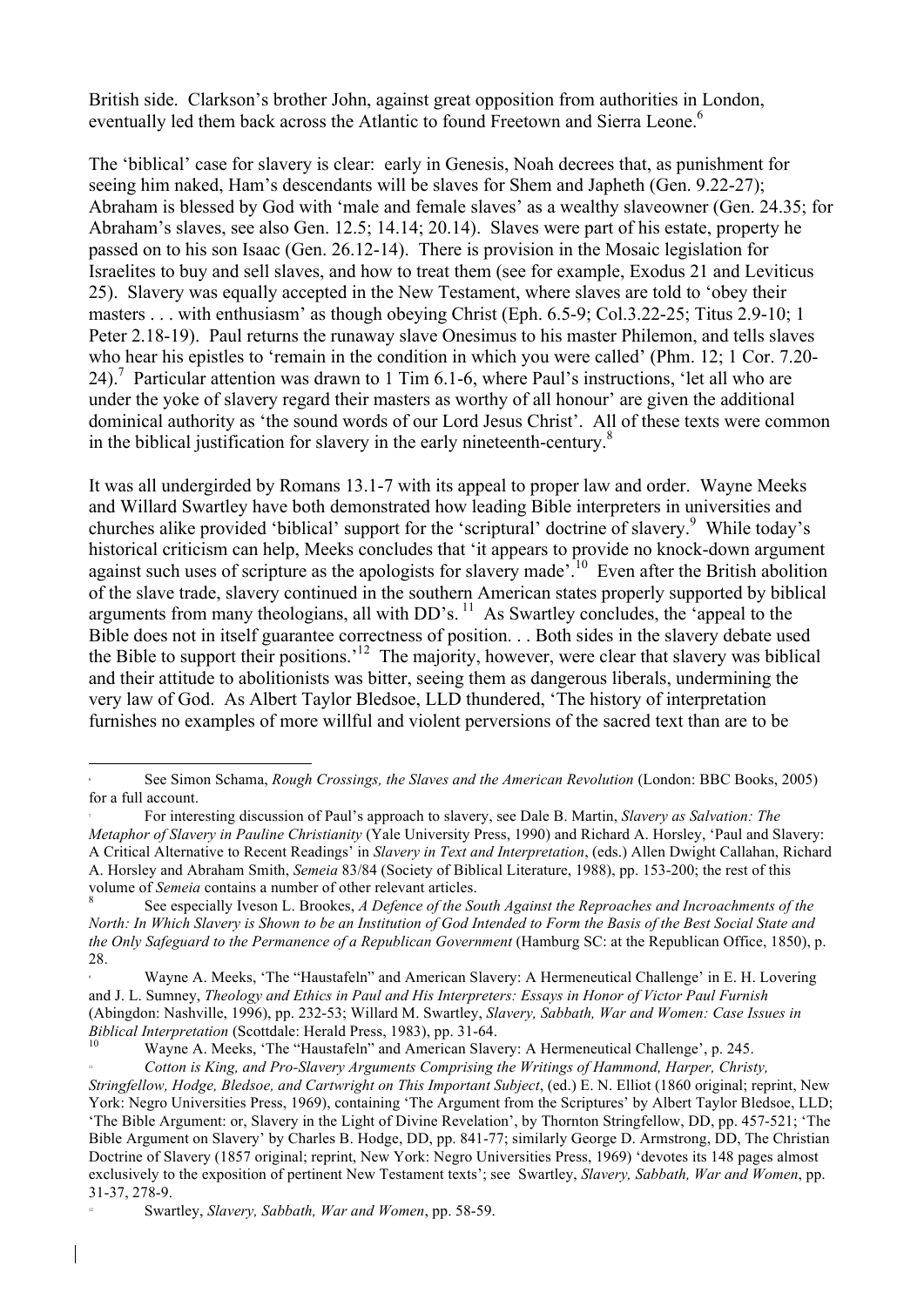found in the writings of the abolitionists. They seem to consider themselves above the scriptures: and when they put themselves above the law of God, it is not wonderful that they should disregard the laws of men.'13

So here is a parallel between the abolition controversy two hundred years ago and our current crisis in the Anglican communion between those who want to be biblical in upholding the tradition versus those who are accused of being liberal in their desire to be inclusive. Yet looking back now, we are all clear that those who claimed to be biblical were wrong – and the dangerous inclusive liberals are now seen as inspired by the Bible to bring freedom.

#### *Apartheid*

The abolition of the Atlantic slave trade from West Africa to the West Indies and America affected other British colonies. In South Africa, the British authorities in the Cape moved towards the abolition of slavery there over the next few years. However, the Boers, from Dutch stock, saw this as further British oppression of their way of life, which relied upon the labour of the native peoples. In order to escape abolition, they started the Great Trek, moving up from the Cape into the interior. This reached its climax at the battle of Blood River on December  $16<sup>th</sup>$  1838, where 500 Afrikaners defeated 20,000 Zulus. Such an apparently miraculous victory set the tracks for the Boer supremacy which led eventually to the apartheid regime of South Africa, which kept the anniversary of Blood River as a day of thanksgiving to God. Apartheid is thus a direct descendant of the controversy about the abolition of slavery.

However, apartheid is also the most recent example of this debate between being biblical and being inclusive. Today, we are all clear that apartheid was a terrible doctrine, unchristian, evil and repressive. We praise people like Archbishop Desmond Tutu who wanted to include blacks in society as those who properly read their Bibles. When Tutu was told to keep out of politics because it did not fit with the Bible, he wondered which Bible his opponents were reading! Again, we have the same debate. Hard though it may be to understand today, apartheid was a scriptural doctrine, taught by a reformed, Bible-reading church. Those who wanted blacks included were dismissed as dangerous liberals, radicals, or even Communists. They were accused of defending atheism and violence, and were subject to the whole rigours of the 'total strategy' of an oppressive police state. Even Archbishop Desmond Tutu as General Secretary of the South African Council of Churches had to undergo detailed legal scrutiny by the Eloff Commission in 1982.<sup>14</sup>

Now it is hard to credit that prayerful, faithful Christians believed that this evil system was 'biblical'. However, the fact is that it relied upon biblical passages, similar to those used for slavery, some of which we shall examine shortly. It was all undergirded once again by an appeal to Romans 13.1-7 and Paul's insistence on a proper obedience for the laws of God and human beings, with the state as the agent of God. This has formed a focus for my own research over the last decade on how the New Testament is used in ethics. Being from a politically active family involved with anti-apartheid beliefs, I used to think that Afrikaners were all neo-Nazis, and not 'real Christians' at all. I assumed that they were hypocrites pretending to 'be biblical' as a fig leaf to cover their exploitation of the black community for their own advantage.

 <sup>13</sup> Bledsoe's original is all in capital letters in his 'The Argument from the Scriptures', in *Cotton is King*, pp. 379- 80; see Swartley, *Slavery, Sabbath, War and Women*, pp. 49 and 285.<br><sup>14</sup> Archbishop Desmond Tutu, *The Rainbow People of God: South Africa's victory over apartheid*, (ed.) John

Allen (London: Bantam, 1995), see pp. 53-78 for the full text of his submission to the Commission; also John Allen, *Rabble-Rouser for Peace: The Authorised Biography of Desmond Tutu* (London: Rider, 2006), pp. 197-8 has further discussion of this investigation.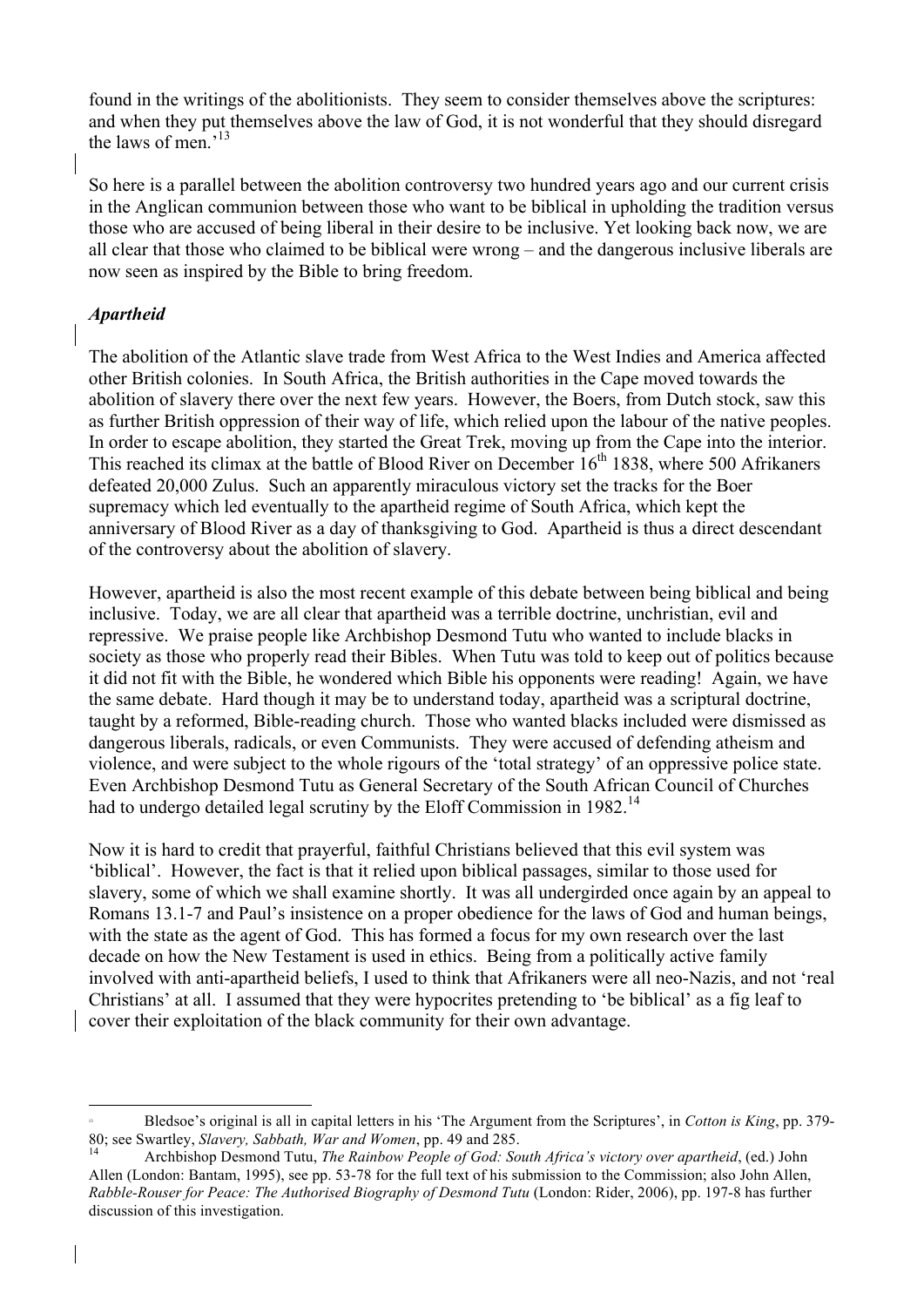However, having spent the last decade working on this in South Africa, I have realised that, even if it was true of some people, this is an unfair picture over all. The Dutch Reformed Church was, and is, a reformed Protestant church, priding itself on being biblical. There has always been a concern for the centrality of scripture, backed up by excellent faculties of biblical studies and theology in major universities such as Pretoria or Stellenbosch. The theological basis for apartheid, or 'separate development' as it is best translated, is a report of the Dutch Reformed Church, significantly entitled *Human Relations and the South African Scene in the Light of Scripture*, and formally approved by the General Synod of the DRC as recently as October  $1974$ .<sup>15</sup> Now this is a problem: it is easy to dismiss the DRC and the Afrikaners as hypocrites hiding behind a biblical justification. It is much more difficult to face the fact that a biblically centred church, full of prayerful people, guided by the Spirit, could have come up with a biblical doctrine that we, only a few years later, find so abhorrent. Furthermore, it is as challenging as it is uncomfortable: how can we be so sure that we are right when we claim to be biblical? Or will future generations think that we, or parts of our church today, are as misguided in what we think is biblical now as were those who supported slavery or apartheid?

Accordingly, I set out to analyse how the Bible was used both to support apartheid by the Dutch Reformed Church, and also the part it played in the struggle for liberation as a test case for how the New Testament is applied to ethics today. The result will finally be published later this year as *Imitating Jesus: An Inclusive Approach to New Testament Ethics*.<sup>16</sup> My approach draws heavily upon my previous work on literary genre as the key to interpret the New Testament, beginning with my doctoral work on comparing the gospels to Graeco-Roman biography.<sup>17</sup> In this new book, I analyse the use of the New Testament under apartheid through the four main literary genres or types of ethical material, namely rules, principles, paradigms or examples and overall world-view.18 It's a large study, but let me try briefly to summarize the results.

#### *Rules*

This treats the New Testament as moral handbook and looks for material in prescriptive form or the genre of commands: the idea is 'for best results, follow the maker's instructions'. Such a rule-based reading of the Bible fits into a deontological approach to ethics, to do with moral duty, as Kant, Bonhoeffer or Barth. It works well with direct instructions like the Ten Commandments or the Sermon on the Mount but runs into difficulties when deciding which commands are still binding today, particularly when contemporary moral dilemmas do not appear in the Bible. The DRC's Report on *Human Relations and the South African Scene in the Light of Scripture* interpreted God's command to 'be fruitful and multiply' (Gen. 1.28) to include the separate diversity of peoples, confirmed in Deut. 32.8-9 and Acts 17.26-27 with 'the boundaries of their territories'.<sup>19</sup> Similarly, commands forbidding the marriage of Israelites with other peoples were used to prohibit mixed marriages in South Africa under article 16 of the Immorality Act.<sup>20</sup> These instructions and other passages came together to form what Loubser calls 'the Apartheid Bible'.<sup>21</sup>

<sup>&</sup>lt;sup>15</sup> *Human relations and the South African Scene in the light of Scripture*, Dutch Reformed Church, Cape Town-Pretoria, 1976. Afrikaans report entitled, *Ras, Volk en Nasie en Volkereverhoudinge in die lig van die Skrif*, approved and accepted by the General Synod of the Dutch Reformed Church in October 1974.

<sup>16</sup> Richard A. Burridge, *Imitating Jesus: An Inclusive Approach to New Testament Ethics* (Grand Rapids: Eerdmans, due Nov 2007).

<sup>17</sup> Richard A. Burridge, *What are the Gospels? A Comparison with Graeco-Roman Biography* SNTS MS 70 (Cambridge University Press 1992, 1995); revised second edition (Grand Rapids: Eerdmans, 2004).

<sup>18</sup> For such a four-fold approach to ethical material, see, for example, James M. Gustafson, 'The Place of Scripture in Christian Ethics: A Methodological Study, *Interpretation* 24 (1970) 430-455, esp. pp 439-44; Richard B. Hays, *The Moral Vision of the New Testament: A Contemporary Introduction to New Testament Ethics* (HarperSanFrancisco/ Edinburgh: T & T Clark, 1996), p. 209.

<sup>&</sup>lt;sup>19</sup> *Human relations and the South African Scene in the light of Scripture*; see pp. 14-15 on Gen. 1.28.<br><sup>20</sup> *Human relations and the South African Scene in the light of Scripture*, pp. 93-99.<br><sup>21</sup> J. A. Loubser, *The A* 

Maskew Miller Longman, 1987), pp. ix-x.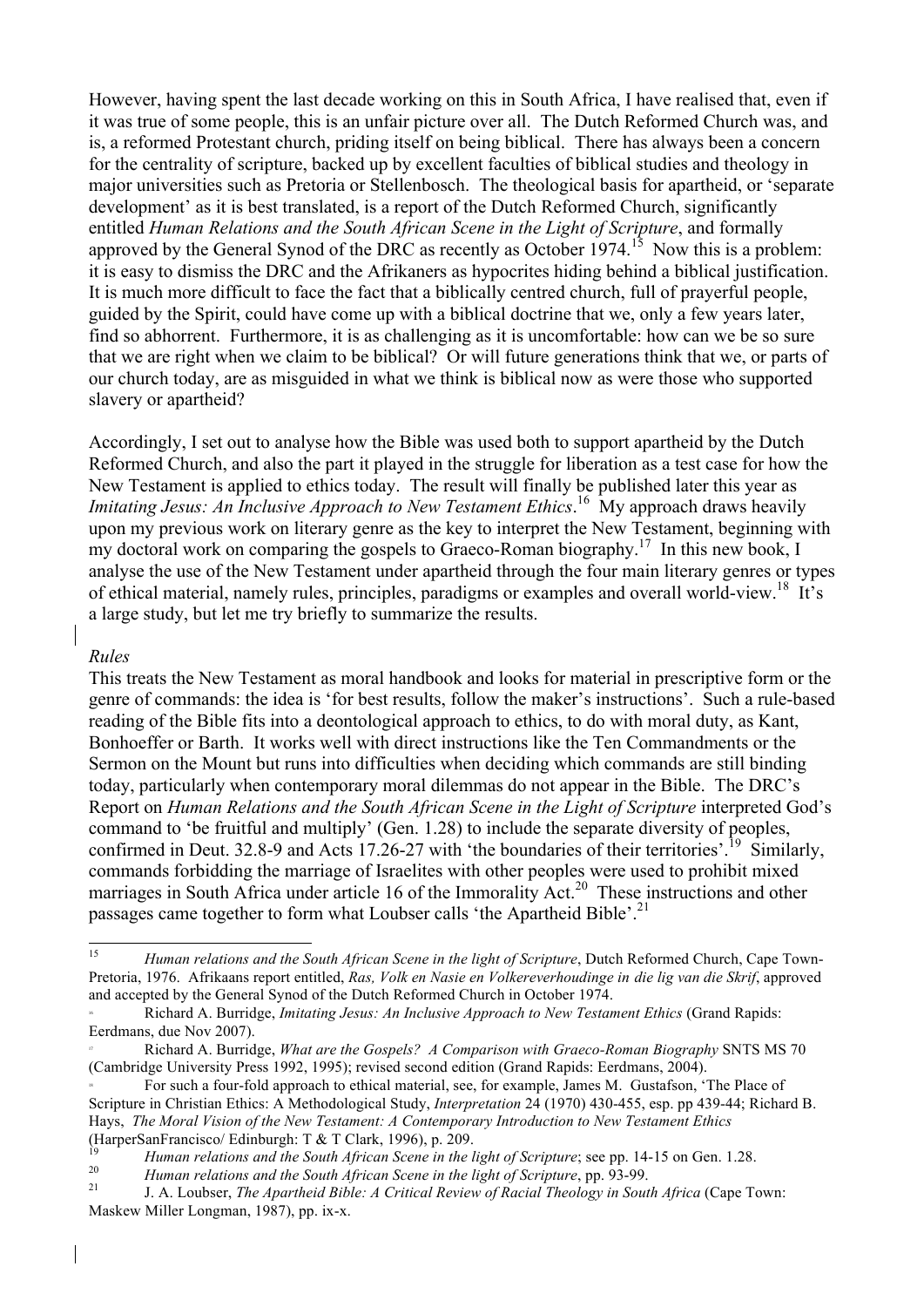The Report's approaches to biblical commands were critiqued by Willem Vorster, Professor of New Testament at the University of South Africa, Pretoria, who argued that 'the Bible simply becomes an 'oracle book' of 'proof texts' or 'a book of norms'; furthermore 'both apartheid and antiapartheid theologians in the NGK [= DRC in Afrikaans] undoubtedly operate with exactly the same view of Scripture. The main difference is the (political) grid though which the Bible is read. . . In essence there is no difference in the use and appeal to the Bible between apartheid and antiapartheid theologians.'22

#### *Principles*

Secondly, we step back from specific commands to look for the principle underlying the texts, such as the love-principle in Situation Ethics, or the liberation principle in South America. The problems are which principle to apply and whether the principle really arises from the text or actually is imposed upon it by the interpreter. In Gen. 1.28, differing exegeses of the same creation stories could lead to the contrasting 'principles' of either 'separate development' (God made us all different), as argued by the DRC Report,  $^{23}$  or, on the other hand the principle of 'unity' (God made us one in our diversity), as argued by Archbishop Tutu and the liberationists. Equally, the Report handling of the story of Pentecost in Acts 2.6-11 produced the principle of everyone hearing 'God's great deeds in our own language' – and so they justified separate racial churches, according to language groups, an Afrikaans church, an English church, Xhosa, Zulu and so forth. On the other hand, Douglas Bax criticised the DRC Report's exegesis and produced the opposite principle of the Spirit at Pentecost 'breaking down the barriers that separate humanity'.<sup>24</sup> Thus we have the same hermeneutical, interpretative method of looking for a principle being applied to the same texts (Creation and Pentecost) – and yet producing two completely contrasting principles for the proapartheid government and for the liberation struggle. All of which poses the obvious question, which one is really 'being biblical'?

#### *Paradigms/examples*

Bible narratives are the classic stand-by of the Thought for the Day speaker, or a Sunday morning preacher, recounting a scriptural story about travelling patriarchs and then saying, 'isn't that just like you and me'? The immediate problem is the vast culture gap between the biblical world and our own day – but this did not stop it being used in South Africa. When the persecuted Huguenots like the de Villiers, or du Plessis, or all the other French South African surnames escaped through Holland onto leaky boats which finally made it round the coast of Africa to the rich and fertile fields of the Frenchoek valley near Stellensbosch in the Cape, 'flowing with milk and honey', it is no wonder that they opened their Bibles to the Israelites coming into the Promised Land, and thought 'that's us! Thanks be to God!' However, this also led them to view the locals like the natives of Canaan as 'hewers of wood and drawers of water', and to apply the material in Joshua and Judges to the Bantu; from such biblical narratives, they derived prohibitions against mixed marriages, and justified the oppression and slavery of the native peoples.<sup>25</sup> When the British authorities moved towards the abolition of slavery, then they were seen like the Egyptians, oppressing the chosen ones of God; so the Boers moved inland to defeat the Zulus at Blood River

<sup>22</sup> Willem S. Vorster, 'The use of Scripture and the NG Kerk: a shift of paradigm or of values?' in *New Faces of Africa: Essays in honour of Ben (Barend Jacobus) Marais*, (eds.) J. W. Hofmeyr and W. S. Vorster (Pretoria: UNISA, 1984), pp. 204-219, quotations from pp. 210 and 212; see also the discussion by D J Smit, 'The Ethics of Interpretation - and South Africa' Scriptura 33 (1990) pp. 29-43.<br>
Human relations and the South African Scene in the light of Scripture, pp. 14-15.<br>
Bax, 'The Bible and apartheid 2', chapter 9 in Apartheid is a heresy, eds. J de Gruchy

<sup>(</sup>Cape Town: David Philip / Guildford: Lutterworth, 1983), pp. 112-43; see pp. 128-130.<br><sup>25</sup> See for example, John W. de Gruchy, *The Church Struggle in South Africa: Twenty-Fifth Anniversary Edition* 

<sup>(</sup>Minneapolis: Fortress, 2005), pp. 171-4, and Michael Battle, *Reconciliation: The Ubuntu Theology of Desmond Tutu* (Cleveland, Ohio: Pilgrim Press, 1997), pp. 31-2.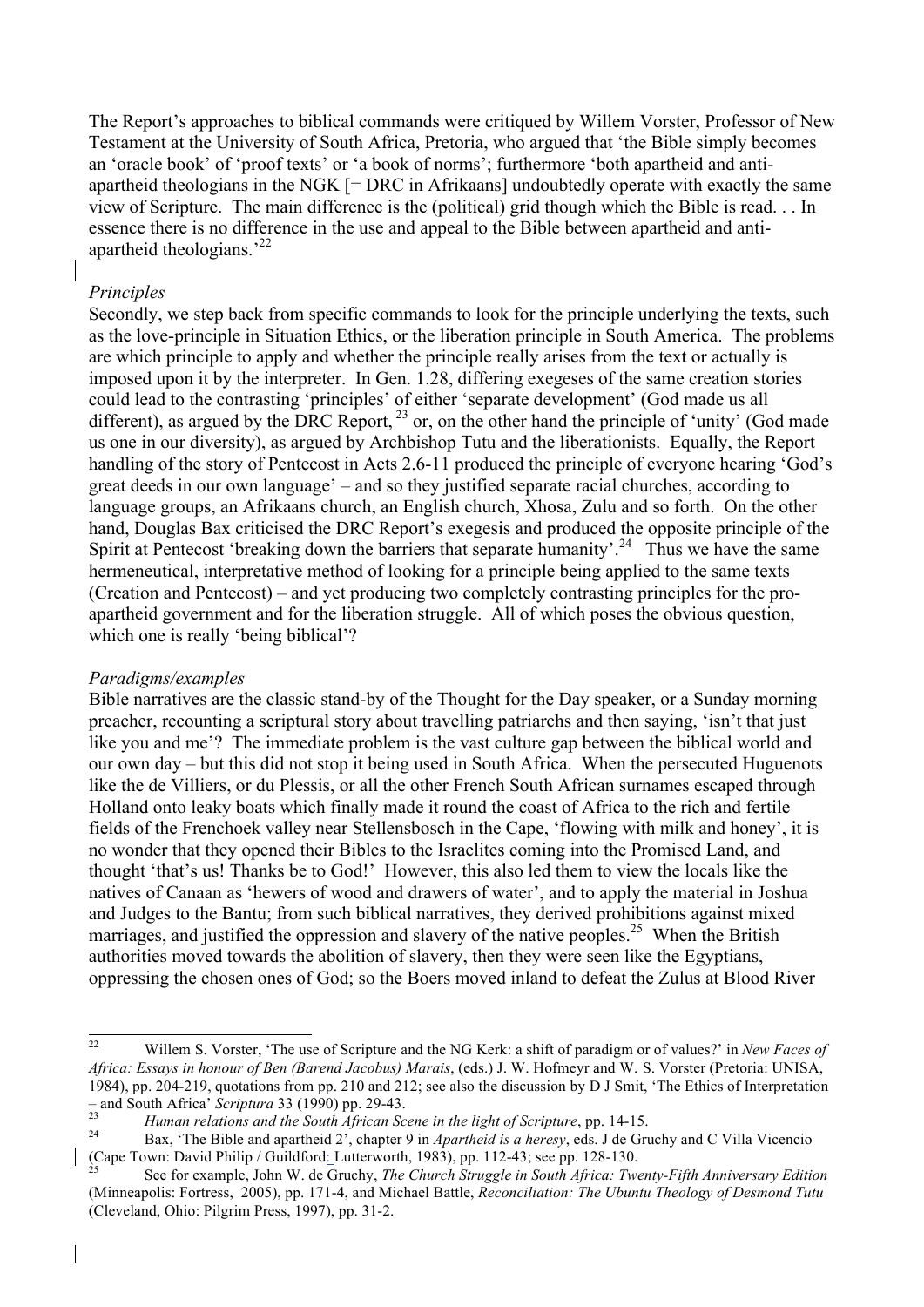and make their Covenant with God, ceremonially enacted every year on December  $16<sup>th</sup>$  at the Vortrekker monument in Pretoria, modelled on that of the ancient Israelites.<sup>26</sup>

This Exodus paradigm of God's people escaping from oppression to the Promised Land also of course influenced European settlers in north America, where it led to the decimation of the socalled 'red Indians'; arguably it continues to fuel much of the rhetoric and self-belief of the Republican Right today. The irony, however, is that exactly the same Exodus paradigm lies at the heart of much liberation theology, in South Africa as in South America – and it led to the black theology which influenced Archbishop Tutu and Allan Boesak. Once again, we have the awkward situation that the same biblical story is being used with the same method of interpretation and application by both sides, with the Afrikaners as the victims in their own reading, but seen as the oppressors by the black churches. As a member of the 'colonial remnant', Snyman links the hermeneutics of the Afrikaans churches with that of Liberation Theology: 'For the one, God is a God of deliverance. For the other, he is a conquering god. Same texts, two views, two experiences.<sup>27</sup>

#### *World view*

Lastly, we draw even further back to the overall world-view of the Bible as whole, leading to a biblical theology, like the Barthian approach of ethicists like Oliver O'Donovan and Michael Banner. However, the Bible is not a single book, but a collection of many genres and languages and cultures over many centuries. Fusing it all into a single vision is difficult – and the Dutch Reformed Church viewed their understanding of 'human relations in the light of scripture' as biblical, based upon the whole scheme of creation-fall-incarnation-redemption, while the liberationists argued exactly the same for their understanding.

Thus this brief study of the Bible in South Africa leads to a very disturbing conclusion. We must properly recognize that both sides believed in the Bible, based their view upon it and often used the same method of biblical interpretation (whether rules, principles, examples or world-view) upon the same biblical passages – yet they came to startlingly different conclusions. It is all very worrying for current claims of 'being biblical'. We can only remember the often-quoted letter of Oliver Cromwell to the General Assembly of the Kirk: 'Is it, therefore, infallibly agreeable to the Word of God, all that you say? I beseech you, in the bowels of Christ, think it possible that you may be mistaken.' However, when we recall that this was the summer of 1650, and Scotland was supporting Charles II with troops lined up between Cromwell and Edinburgh, as Anglicans based upon Charles' 1662 Book of Common Prayer, we have to ask the same question: who was 'being biblical' and who was mistaken?

#### *A biographical approach to the New Testament ethics*

To move towards an answer, I return to my biographical approach to the gospels. In my doctoral study, *What are the Gospels?*, I argued that classical literary theory and a comparison with Graeco-Roman biography leads to the conclusion that the gospels are the same genre as other lives of famous men in the ancient world.<sup>28</sup> Therefore, in order to be biblical, we have to interpret the gospels according to this genre, in the same way as other ancient lives were read. Graeco-Roman biography is very different from modern examples, with the post-Freudian concern for personality and contemporary interest in 'celebrity'. The ancients wanted to depict the subject's character with

<sup>26</sup> See Zolile Mbali, *The Churches and Racism: A Black South African Perspective* (London: SCM, 1987), pp. 191-93; on a research visit to the University of Pretoria, I was moved by the way Prof. Jan van der Watt of its Theology Faculty was able to tell me the story of Blood River twice, once from the Afrikaner perspective, and again from the Zulus' – both viewpoints equally persuasive.

Gerrie Snyman, 'Social Identity and South African Biblical Hermeneutics: A Struggle Against Prejudice?' *JTSA* 121 (March 2005), pp. 34-55; quotation from p. 39.

<sup>28</sup> Richard A. Burridge, *What are the Gospels? A Comparison with Graeco-Roman Biography*; see chapter 10.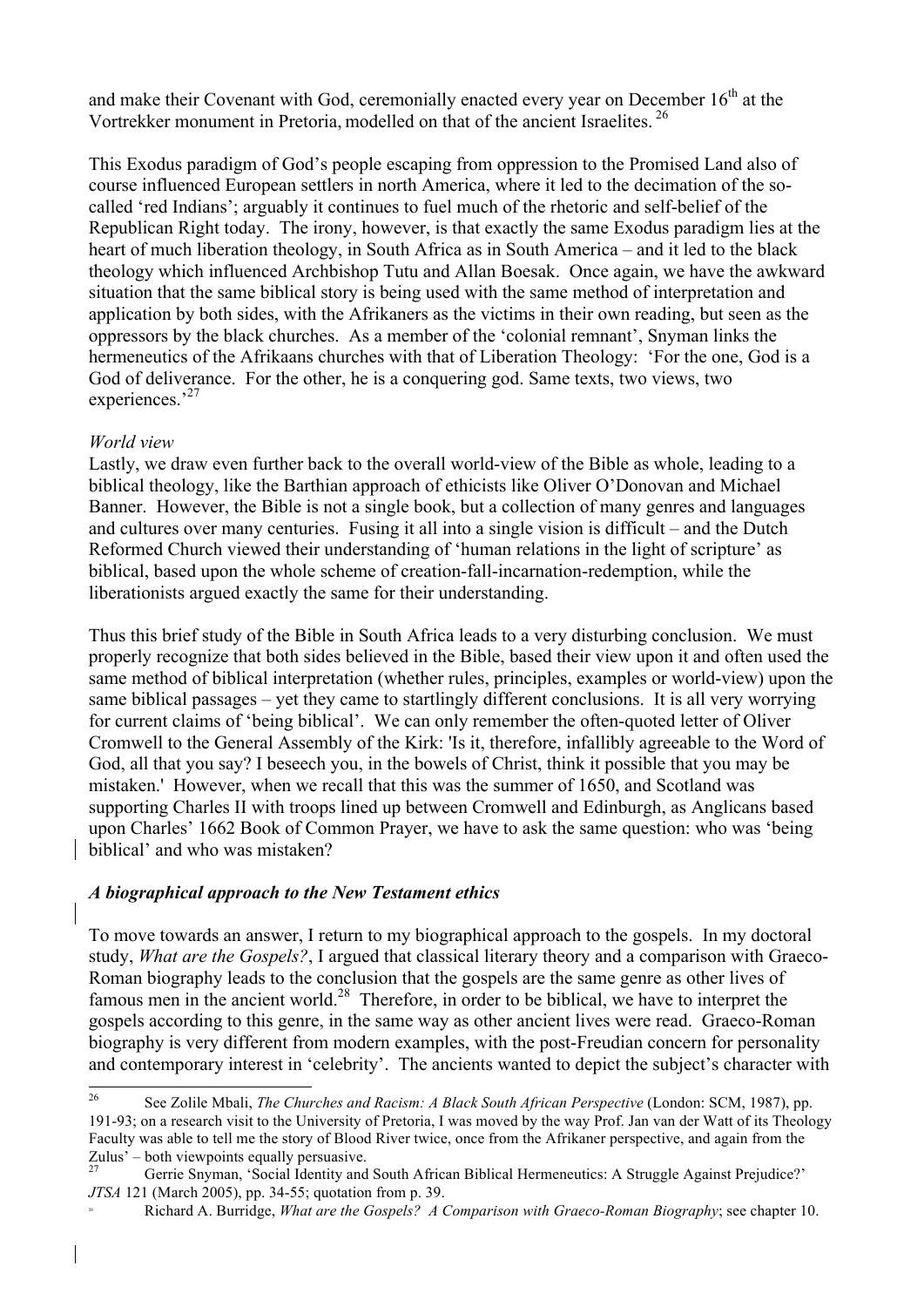a portrait of them through a combination of their deeds and words, through anecdotes and stories as much as their sayings or speeches. Furthermore, both the deeds and the words lead up to the person's death, dealt with in some extended detail in ancient lives, as in the gospels; often it will also reveal something further about the person's life, or bring the author's major themes to a climax.

So to be truly biblical and find the heart of Jesus' ethic, we need to consider both his ethical teaching *and* his actual practice. As Luke puts it, 'In the first book, I wrote about all that Jesus began to do and to teach' (Acts 1.1). Therefore, we have to look at Jesus' sayings and sermons, but also at his actions, in healing, miracles, and the events narrated, in order to grasp the evangelists' portraits if we are properly to understand how Jesus' ethics fit into this. Often those who claim to be biblical appeal to his words, like the Sermon on the Mount, which are indeed very demanding and rigorous. But to do that alone is to ignore the biographical genre of the gospels and treat them as just a collection of ethical teachings. Meanwhile, on the other side, the desire to be inclusive can appeal to his deeds, to the narrative about his relationships with people – but again that is only half the story; it needs not to neglect his teachings. To be properly biblical requires a biographical approach to the gospels' portraits of Jesus through his deeds and words, his teachings and his ministry, and to follow this on through Paul's letters and the rest of the New Testament. This is what I have been engaged upon for the last decade. While the example of the use of the Bible under apartheid forms the test case for my new book, *Imitating Jesus*, most of it is taken up with a biographical study of New Testament ethics through deeds and words, which I would now like to outline to see if it helps us with being biblical today.

#### *Jesus' teaching*

If you ask most people about Jesus of Nazareth, we find what Goldsmith terms the 'common assumption that Jesus was primarily, or most importantly, a teacher of morality.'29 Yet, amazingly, the gospels do not portray Jesus as just a teacher of morality. Furthermore, to read them as ethical treatises or for moral guidance is to make a genre mistake, for that is not what they are. They are biographical portraits of Jesus which do include some examples of his teaching. However, Jesus' ethical teaching is not a separate and discrete set of moral maxims, but part of his main proclamation of the kingdom of God as God's reign and sovereignty are recognized in the here and now. Such preaching is primarily intended to elicit a whole-hearted response from his hearers to live as disciples within the community of others who also respond and follow, more than to provide moral instructions to be obeyed. When he touched upon the major human moral experiences, such as money, sex, power, violence, and so forth, Jesus intensified the demands of the Law with his rigorous ethic of renunciation and self-denial. However, at the same time his central stress on love and forgiveness opened the community to the very people who had moral difficulties in these areas. Therefore, as befits a biographical narrative, we must now turn from Jesus' teaching to confront this paradox in his activity and behaviour.

#### *Jesus' example*

Jesus' demanding ethical teaching on things like money, sex and power should require very high standards from those around him, with the result that ordinary fallible human beings would find him uncomfortable. However, when we turn from his words to the biographical narrative of his activity, the converse is true. It is religious leaders and guardians of morality who found him uncomfortable, while he keeps company with all sorts of sinners – precisely the people who are not keeping his demanding ethic. He is criticized as 'a glutton and a drunkard, a friend of tax collectors and sinners' (Matt. 11.19 // Luke 7.34). He accepts people just as they are and proclaims that they are

<sup>29</sup> Dale Goldsmith, *New Testament Ethics: An Introduction* (Elgin, IL: Brethren Press, 1988), Appendix 1, 'Jesus the Teacher', pp. 177-180; quotation from p. 177; see also, 'Jesus Christ was the world's greatest teacher of righteousness', C. W. Carter and R. D. Thompson, *The Biblical Ethic of Love*, American University Studies Series 7: Theology and Religion 79 (Lang, 1990), p. 128.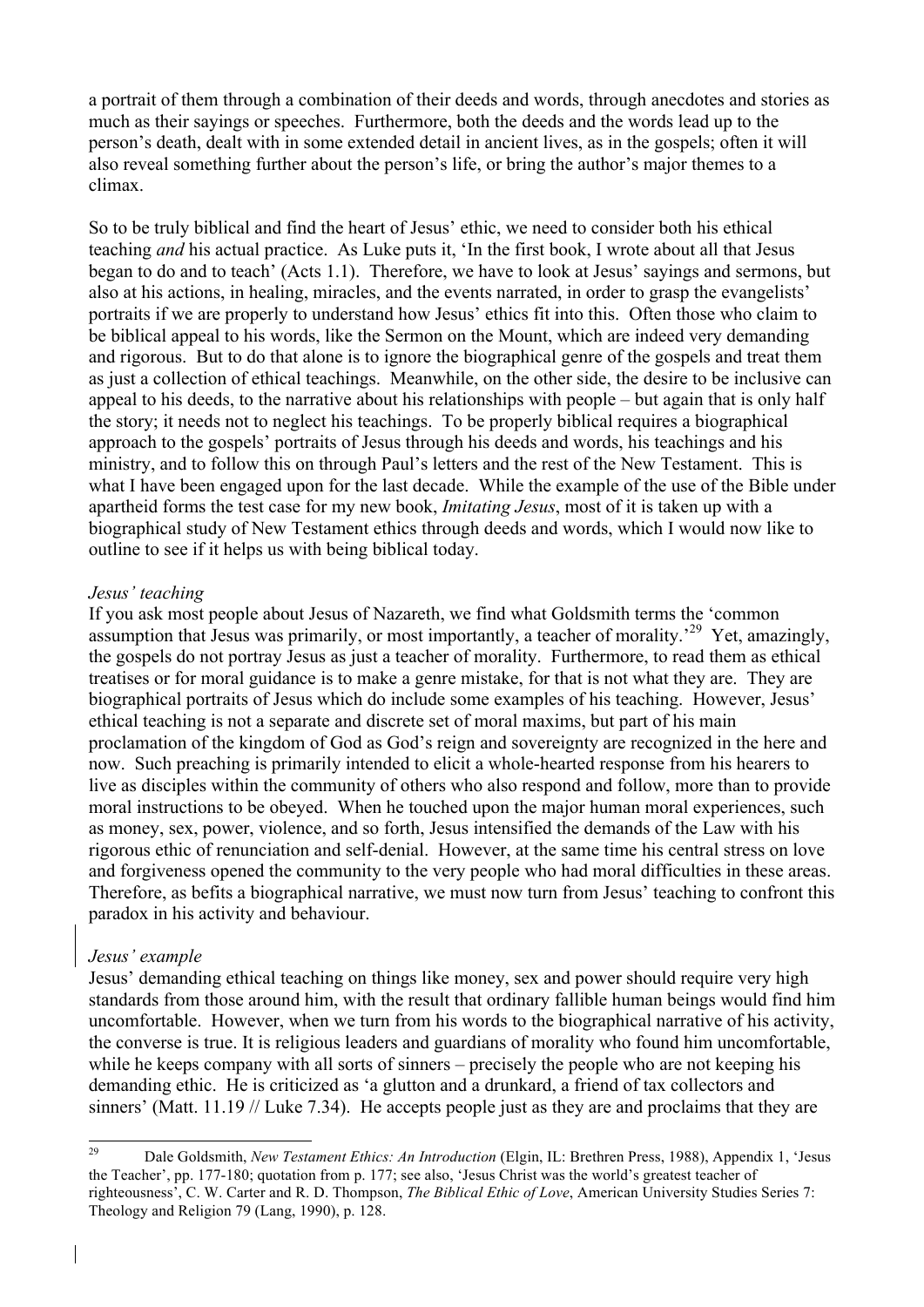forgiven without the need to go to the temple or offer sacrifice. His healing ministry is directed towards such people and the eucharistic words at the Last Supper suggest that he saw his forthcoming death as being 'for' them. A biographical approach means that it is not enough simply to look at Jesus' words and moral teachings; to be properly biblical involves facing the paradox that he delivers his ethical teaching in the company of sinners whom he accepts, loves and heals. Furthermore, a major purpose of ancient biography was *mimesis*, the practice of imitation, of following the subject's virtues. This is reinforced by the Jewish habit of *ma'aseh*, precedence, where the disciple is expected to observe and imitate his master as a way of imitating Torah and ultimately becoming holy as God is holy. Therefore, to imitate Jesus, it is not enough simply to extract his ethical teaching from the Sermon on the Mount; we must also imitate his loving acceptance of others, especially the marginalized, within an open and inclusive community.

#### *Paul*

The Pauline letters occupy about a quarter of the New Testament, and contain a wide range of ethical material, dealing with many moral issues. Yet we can still discern the same basic outline as with Jesus. It is still supremely an ethic of response, even though Jesus' preaching of the kingdom has become proclaiming Jesus as king, so that Christology is central for Paul's theology and ethics. Paul's demand for a response to what God is doing is the same, with the same centrality of the love command, seen as fulfilling the law, to be lived out within a community of other disciples in corporate solidarity as the body of Christ. The particular ethical issues handled cover similar topics such the state, sex, marriage and divorce, money, property and poverty, and the various forms of human relationships. In all of these, Paul makes rigorous ethical demands, yet also refers to the mixed nature of his early communities. Throughout, he constantly appeals to his readers to 'be imitators of me, as I am of Christ' (1 Cor. 11.1; see also Gal. 4.12; 1 Thess. 1.6). Exactly what they are to imitate is made explicit in Rom. 15.1-7, where he tells his early Christians to 'bear with the failings of the weak' and not to please themselves 'as Christ did not please himself'. He appeals to them to welcome others 'just as Christ has welcomed you'.

Paul is often seen as uncomfortable reading for those wanting open debate in an inclusive community today. Yet our biographical approach suggests that this is precisely how we should read Paul – as following the creative complementarity of Jesus' rigorous and demanding ethics together with his acceptance of sinners within his community. As the biographical genre of the gospels means that we should take Jesus' deeds and example into account as much as his words, so the epistolary genre of Paul's letters directs us to set his ethical teaching within the contingent context of his early Christian communities. As Jesus' pastoral acceptance of 'sinners' means that his demanding teaching cannot be applied in an exclusive manner, so too Paul's ethical teaching must always be balanced by his appeal to the imitation of Christ – and this entails accepting others as we have been accepted.

#### *The four gospels*

Space and time do not permit us to go through each of the gospels and the rest of the New Testament tonight. However, this same combination of words and deeds can be found here also. Each evangelist has a particular ethical slant in his account of Jesus. Thus Mark stresses the ethic of discipleship in the context of eschatological suffering; Matthew demonstrates how Jesus is the truly righteous interpreter of the law; Luke depicts his universal concern especially for the marginalized, while John portrays Jesus as the divine love who brings truth into our world. These different emphases all reflect how Christology is central in their four portraits, but each of them also combines words and deeds, as Jesus' moral teaching takes place in the narrative context of his acceptance of people within an open and inclusive community. All of this is then set forth in their biographical narrative for us to emulate and imitate the example of Jesus' ethical concern and loving acceptance.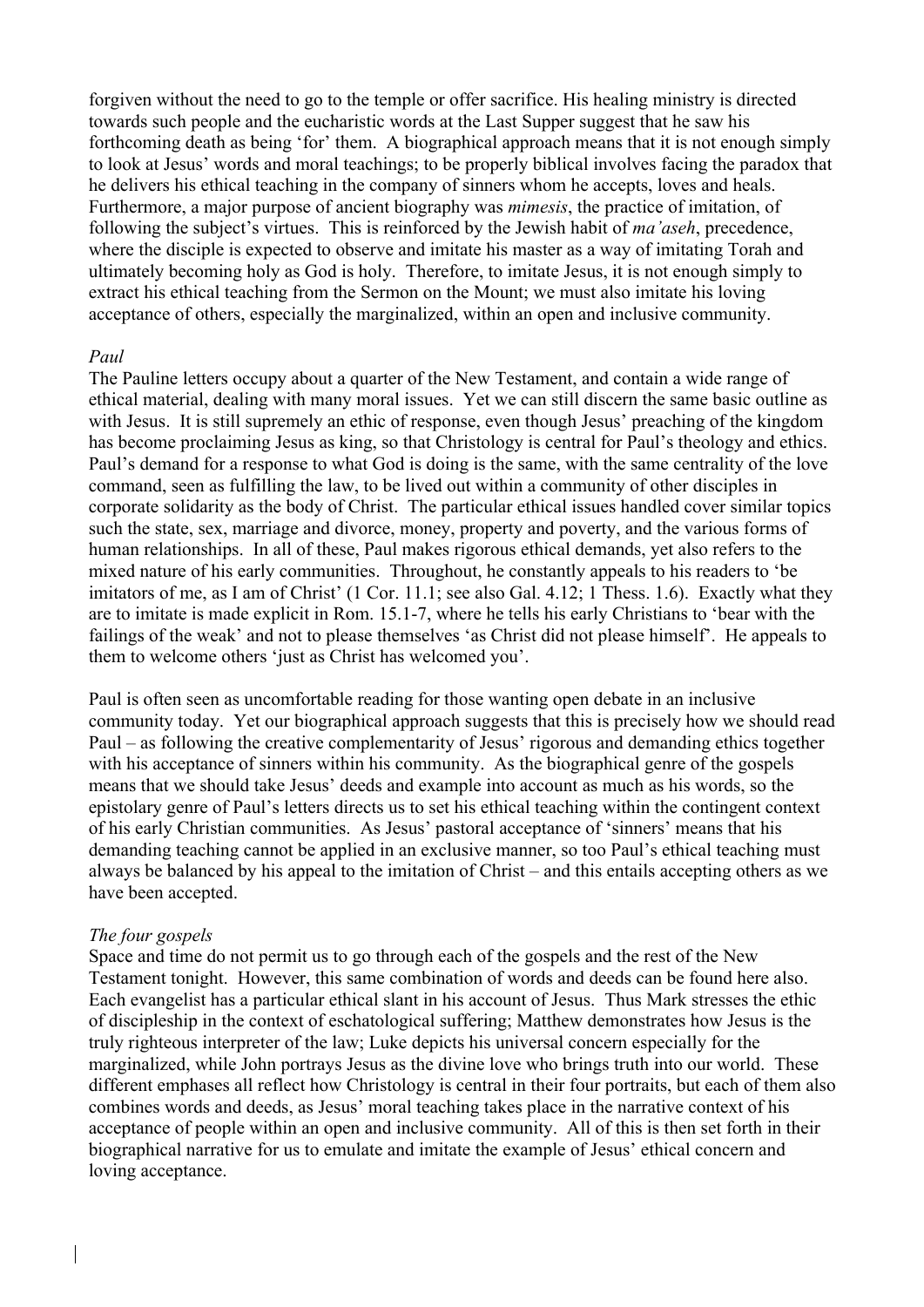#### *How did the debate about slavery change?*

Given this rapid tour of how the New Testament ethical material must be set within the context of an inclusive community to interpret the Bible, let us now go back to discover how the slavery debate changed. Wilberforce, Granville Sharp, the Clarkson brothers and the Clapham sect used an information campaign to get the British people and the members of Parliament to understand the reality of the slave trade, rather than the myths which abounded. Central was a concern to see the slave as a fellow human being: thus they issued medallions designed by Josiah Wedgwood inscribed with the slogan over a picture of a slave, saying, 'Am I not a man and a brother?'<sup>30</sup> Olaudah Equiano, the freed, educated former slave from Ghana, had his story printed and distributed in 1789 (rapidly becoming a best-seller), so that people could read about his experience. Although John Newton was converted on May  $12^{th}$  1748 and experienced further spiritual awakening a year later, he still continued to work in the slave trade for several more years until 1754. However, his decisive contribution came 33 years later when he wrote down his experiences as *Thoughts Upon the African Slave Trade* (1787). Thus, if there was biblical study driving the abolitionists, it was a result of reading and re-reading their Bibles in the light of that listening to the experience of former slaves and slave-traders. In other words, they imitated Jesus' example of doing biblical ethics within the context of an inclusive community – and the crucial change came as a result of having admitted the excluded group into the discussion.

#### *How did the understanding of apartheid as 'biblical' change?*

Biblical interpretation is never a private matter but needs to be validated by the community of believers. The problem is that the pro-apartheid account of 'human relations in the light of scripture' came out of a bible-reading prayerful Christian community, the Dutch Reformed Church, supported by the best biblical scholars in their land. When I asked a professor at Stellenbosch University how the DRC got it so wrong, he explained that it was because the authorities would not listen to the voices of 'outsiders' such as other world reformed churches, and also that they stifled the protests 'inside' the church, including whites such as Beyers Naude and the pleas of the blacks. That same professor set up the *Centre for Contextual Hermeneutics* at Stellenbosch in 1991 and it was as biblical interpretation was related to its political and social context that things began to change. Subsequently, a very important development has been the work of Professor Gerald West with his *Institute for the Study of the Bible* at the University of Kwa-Zulu Natal in Pietermaritzburg. Here he has pioneered a method of enabling the voices of what he terms 'ordinary readers' to be heard alongside those of biblical scholars and church authorities. Once again, therefore, we see the effect of admitting the excluded group, the ordinary black readers in their social context, into the community of those interpreting the Bible and how this led to change. It is very exciting that Archbishop Rowan has invited Professor West to coordinate all the biblical aspects for next year's Lambeth Conference, both the preparatory material and the actual Bible studies next July.

It is also significant that after the first elections, President Mandela invited Archbishop Tutu to chair the Truth and Reconciliation Commission. Here too, there was an opportunity to listen to the experiences of all involved, from all sides, blacks, whites and coloured, oppressors and oppressed, victims and torturers alike, so that a full understanding could take place. The testimony of the representatives of various churches about their use of the Bible is interesting. Thus Dominee Freek Swanepoel from the Dutch Reformed Church admitted that 'the church had erred seriously with the Biblical foundation of the forced segregation of people. . . . We have indeed taught our people wrongly with regard to apartheid as a Biblical instruction.<sup>31</sup> This is just one powerful example of

 <sup>30</sup> Pictured, for example in Schama, *Rough Crossings*, plate 9, pp. 192-93, or Blackburn, *The Overthrow of Colonial Slavery*, pp. 139-40.<br><sup>31</sup> Taken from the Research Institute on Christianity in South Africa (RICSA) transcripts of the TRC hearings in

East London, Nov. 17-19, 1997, pp. 246-65; see also, *Facing the Truth: South African Faith Communities and the Truth*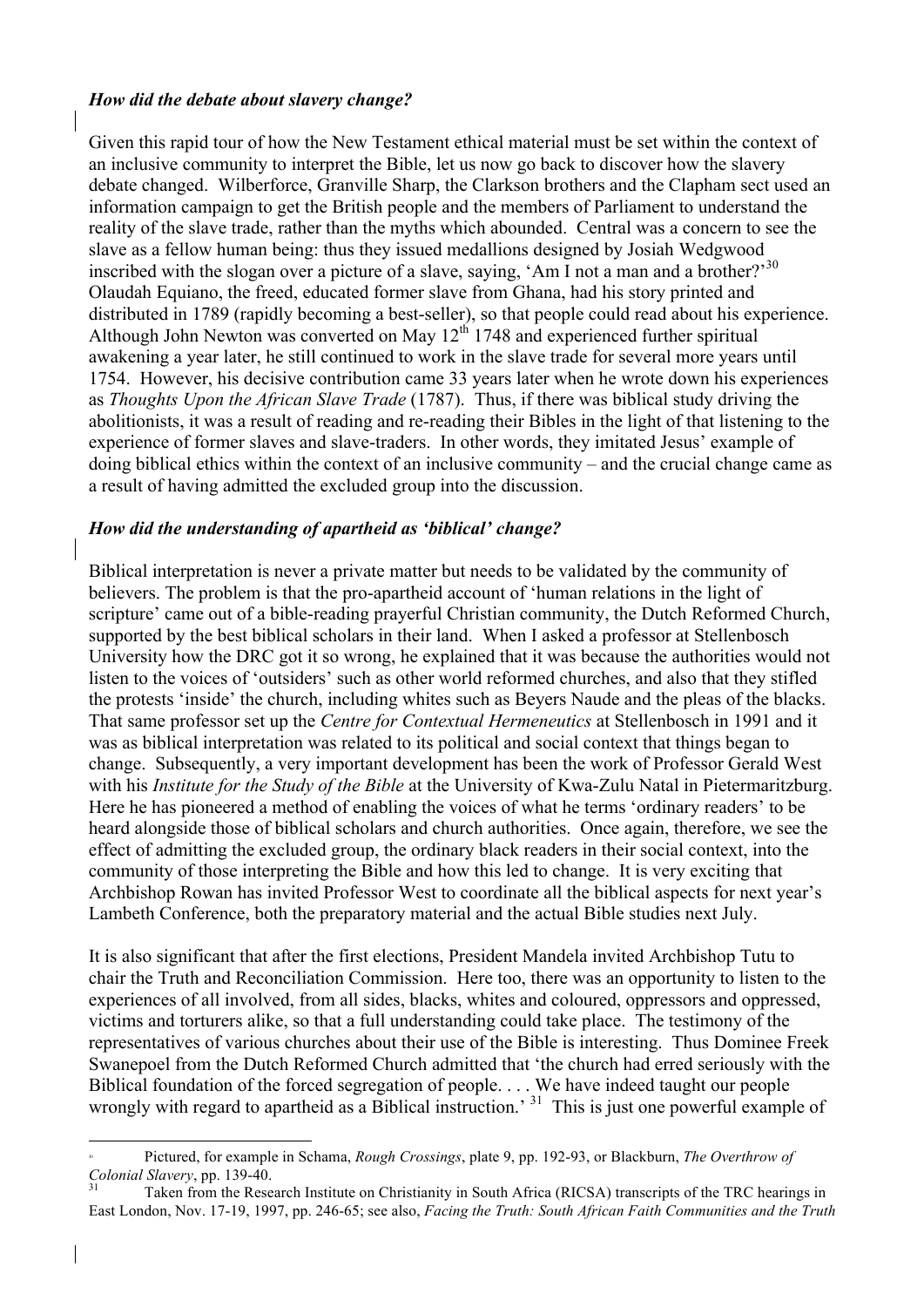many places where church representatives confessed that their previous claim to be biblical was wrong. Again this all followed from admitting the excluded group to the discussion about what the Bible really says.

#### *How might the current debate over sexuality change?*

Finally therefore, let us return to where we started to see whether this study of slavery and its recent manifestation in apartheid can help the controversy in the church over sexuality. Currently one side claims that their view is biblical in all their rhetoric, while the other stresses the need to be an inclusive church. While some of the scriptural passages to which reference is made are about 'order' in a similar manner to those in the debates about slavery and apartheid, the situation is not exactly the same, which means that some attempts to relate these two topics of sexuality and slavery do not work. Thus during the anniversary period, some suggested that as the church overcame biblical claims about slavery two hundred years ago, it just needs to do the same now about sexuality. Such arguments are too simplistic. Equally, others view the debate in the same terms as apartheid, namely that the biblical claim for apartheid was a cover for racial prejudice and that we must resist prejudice about sexual orientation similarly. In fact, I have demonstrated that the biblical argument to support apartheid was actually much more than mere prejudice and it needed careful consideration in an inclusive community of interpretation. Similarly, the scriptural material to do with human sexuality is also very complex, and easy claims by either side to be biblical should not be accepted at face value.

There is some negative material about homosexuality in the Old Testament, especially within the legislation of Leviticus. Thus it is forbidden in Lev. 18.22, but then so is heterosexual intercourse during menstruation in 18.19; similarly the death penalty is prescribed for homosexuality in Lev. 20.13, but it is also required for dishonouring or speaking badly about parents a few verses earlier in 20.9. Such material requires careful analysis to explain why this one issue of sexuality is to be singled out today but not the others. Similarly, homosexuality appears in various vice-lists in Paul's letters, such as 1 Cor. 6.9-10, but the words used are unusual and still debated among biblical scholars; meanwhile, once again many other sins are also listed, yet they do not seem to be the focus of great international campaigns. Equally, the often quoted verses about homosexuality in Romans 1.24-27 also lead into another vice-list in 1.28-32, in which many people including 'gossips, slanderers, the insolent . . . and those who are rebellious towards parents . . . deserve to die' – yet no one is campaigning for the death penalty for these. There is nothing about homosexuality in Jesus' teaching, beyond his stress on one flesh in his answer forbidding divorce (Mark 10.1-12); it is rather curious for interpreters in a church which permits divorce to use such passages to forbid homosexuality. Therefore, neither the claim by one side that the biblical teaching is conclusively negative, nor the suggestion by the other that it is simple prejudice on a level with apartheid should be accepted at face value. Much further and careful study of the scriptures is needed as it was about slavery and about apartheid – but such study needs to be undertaken in an inclusive community where the voices of those who have been marginalized need to be heard.

Earlier I stressed the importance of combining words and deeds, holding scriptural teaching together with the example given in the rest of the narrative. The biblical teaching about the ethics of sexuality may not be immediately conclusive – but Jesus' example of his acceptance of those who were marginalized and excluded is clear. Equally, I argued that despite his strong moral demands in his letters, Paul also stressed the importance of maintaining an inclusive community with particular regard for weaker brothers and sisters who are to be accepted as we have been

 $\overline{a}$ *& Reconciliation Commission*, James Cochrane, John de Gruchy and Stephen Martin (eds.), (Cape Town; David Philip, 1998), which contains details of the written submissions, oral testimony and witnesses, as well as a number of reflective essays; and Denise M. Ackermann, 'Faith Communities Face the Truth', *JTSA* 103 (March 1999), pp. 88-93.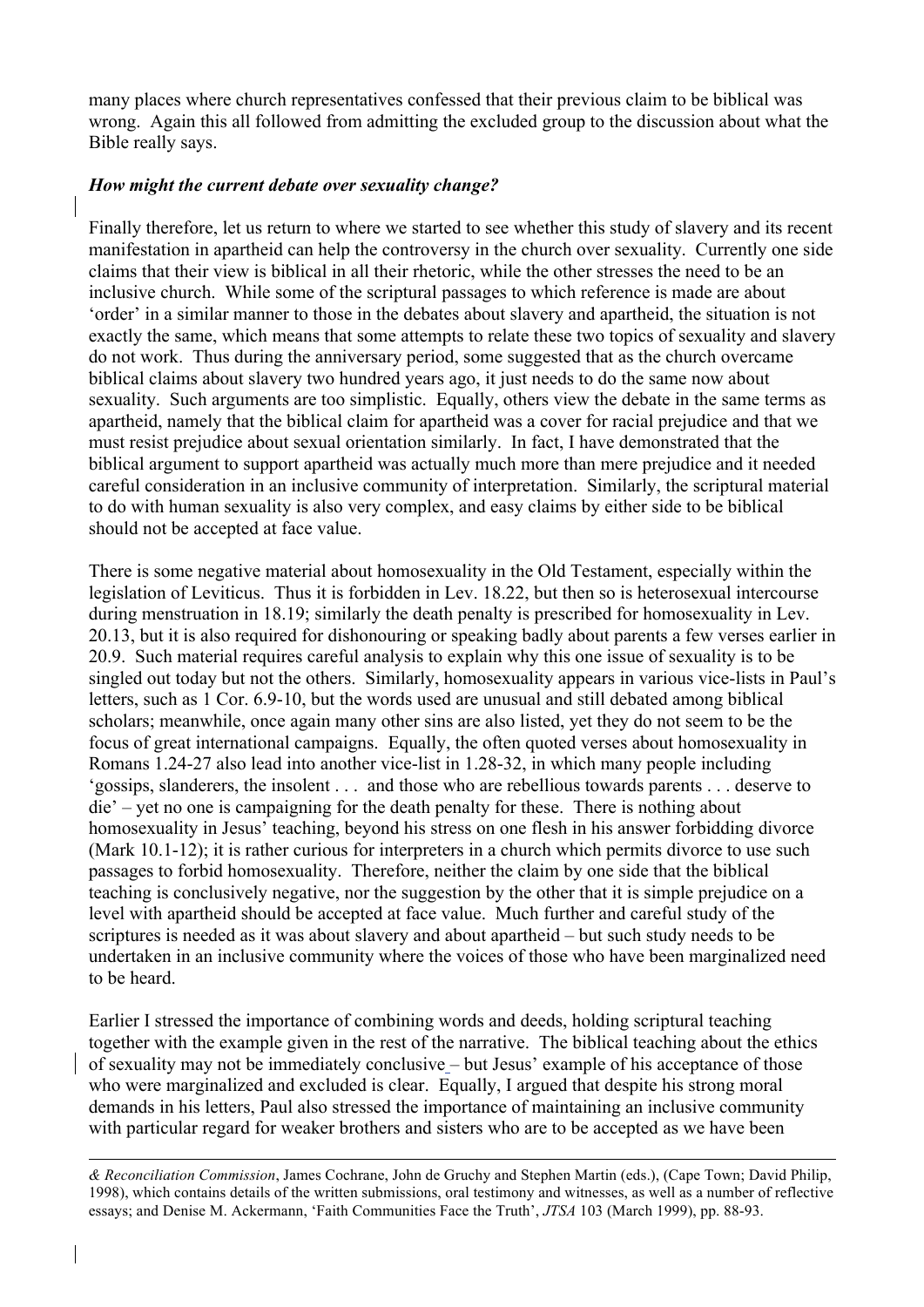accepted. Paul's call to imitate Jesus is also reinforced by the biographical genre of the gospels with their concern for *mimesis*, or imitation of the example of their subject. This all means that those who want to be biblical must maintain an inclusive community of interpretation to discover God's will together through detailed study of what it means to be biblical.

Those who claim to be biblical often quote the 1998 Lambeth Conference resolution 1.10 because it affirms that 'homosexual practice is incompatible with Scripture'. However, other important parts of that same resolution commit the church 'to listen to the experience of homosexual persons' who 'regardless of sexual orientation, are full members of the Body of Christ'. Thus the Archbishop has asked Canon Phil Groves to facilitate the 'listening process' around the Communion, some of which has been recently published. This is also why the Private Member debates in General Synod in February were important. Contrasting attempts by both sides to force a decision as each wanted were forestalled by amendments from the House of Bishops. Yet these replacements were themselves significantly amended to 'acknowledge the importance of lesbian and gay members of the Church of England participating in the listening process as full members of the Church' in an 'open, full and Godly dialogue about human sexuality'. Such listening processes and godly dialogue are what is needed if we are to imitate the example of Jesus.

#### *Conclusion*

In conclusion, I have argued that to be truly biblical, we have to imitate Jesus' teaching and his example, his deeds as well as his words. Jesus' demanding ethical teaching cannot be appreciated separately from his behaviour and activity. Both the biographical genre of the gospels on the one hand, and the ancient idea of imitation and Jewish rabbinic precedent on the other, suggest that Jesus' teaching must be earthed in his practical example, both of calling people to repentance and discipleship – but also his open acceptance of sinners, with whom he spent his life and for whom he died. Unfortunately, all too often those who do New Testament Ethics today end up doing one or the other: that is, teaching a rigorist ethic with extreme demands which seems condemnatory and alienates people – or having an open acceptance and being accused of having no ethics at all! Seeking to follow Jesus in becoming both 'perfect' and 'merciful' as God is perfect and merciful (compare Matt. 5.48 with Luke 6.36) is not an easy balance to maintain, but one which is vital if we are to be properly biblical.

To study the scriptures requires the context of an open and inclusive community of interpretation. The movement for the abolition of the slave trade could only discuss what the Bible really said about slavery once slaves and former slave traders were present and their experiences were heard. Similarly, change in South Africa about apartheid as 'human relations in the light of scripture' needed the 'voices of protest', with blacks present in the Bible studies and their experiences being recounted. Equally, over recent years, we have struggled to read and re-read the Bible about the place of women in church leadership, as deacons, priests and now as bishops, with women participating in the debate and their experience being heard – and we still have some way to go here. The same has been true for debates about human sexuality: in the middle of the last century, divorce was not permissible and remarriage in church was not allowed – on biblical grounds. But through the debates and reports of the 1960s, 70s and 80s, the experience of marital breakdown was heard and listened to – and then our understanding of a biblical approach for compassion and care changed how church treated divorcees.

Only such an open and inclusive community which includes homosexuals and listens to their experience can really grapple with what the biblical teaching is. This is how my biographical approach to Jesus and the gospels, indeed to the whole New Testament, applies to ethical debates. It requires attention to imitating Jesus' words and deeds, to hear the biblical teachings within the context of an open and inclusive community – and this applies to sexuality as much as to slavery